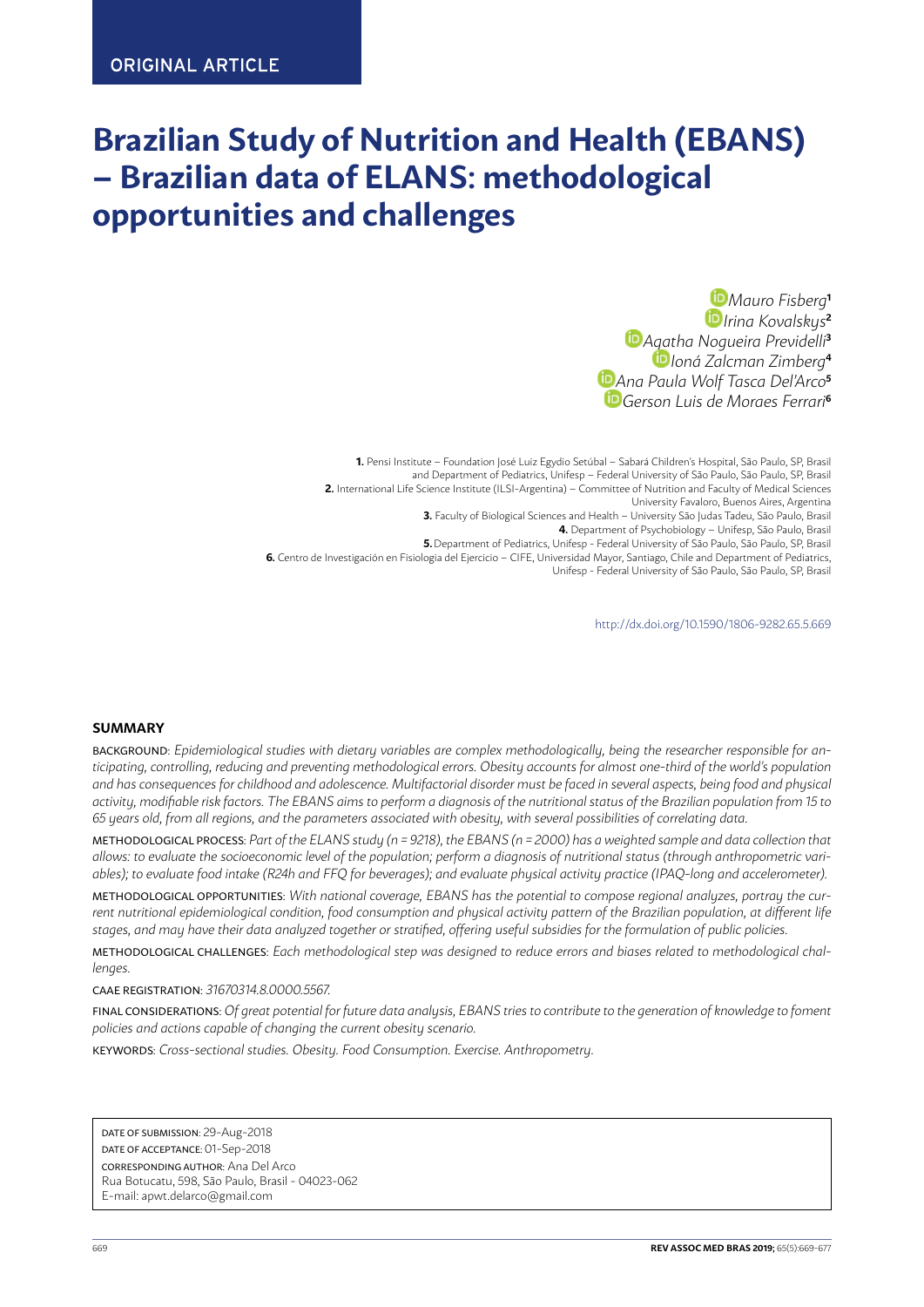## **INTRODUCTION**

Epidemiological studies in health are quite complex in its methodological design, especially those that involve dietary variables when the data collection instrument are questionnaires or similar protocols, which can cause omission and/or sub-reporting of data**1-3**. After identifying the main sources of error in their study, researchers should anticipate them and be able to propose methodologies that can control, reduce, and even prevent these errors**<sup>4</sup>** . Scientific and methodological rigor, as well as the application of additional methodologies in order to reduce random and systematic errors, are vital and characterize a methodological differential in epidemiological research**<sup>5</sup>** .

Population studies with the same methodological protocol covering the various stages of life have a high application cost and, consequently, are scarce. The Household Budget Survey (Pesquisa de Orçamentos Familiares POF) aims to map the pattern of consumption, and thus, the expenses of the Brazilian population and is used by researchers as a source of data to identify the pattern of food consumption by Brazilians, which has been undergoing changes over time**<sup>6</sup>** .

Currently, obesity is a public health problem worldwide, classified as an epidemic by the World Health Organization (WHO) and representing almost one-third of the world population**<sup>7</sup>** . The condition of overweight in the context of public health is determined by several factors, involving from genetic to environmental factors that permeate the lifestyle of the individual. The causes and factors associated with obesity denote that obesity is a multifactorial disorder**8-10**. Nutrition and physical activity are factors that have an important role in the context of obesity and are modifiable risk factors, meaning they may be altered by individual**8.11**.

One of the main goals of epidemiological studies on health is producing knowledge and identifying variables related to a determined outcome in order to subsequently act on the variables to change the outcome, avoiding the worsening of a certain health condition**<sup>12</sup>**. The Brazilian Study of Nutrition and Health (EBANS) proposes an updated diagnosis of the nutritional status of the Brazilian population, as well as of the parameters associated with obesity, such as food consumption and practice of physical activity, with various possibilities of correlation between these data, which brings scientific subsidies related to the diagnosis of the problem so that the fight against the obesity epidemic can be effective.

### **METHODS**

The EBANS is a descriptive, cross-sectional, population-based study part of the Latin American Study of Nutrition and Health/*Estudio Latinoamericano de Nutrición y Salud* (ELANS), which was conducted in eight countries in Latin America (Argentina, Brazil, Chile, Colombia, Costa Rica, Ecuador, Peru, and Venezuela)**<sup>13</sup>**.

All participants signed an Informed Consent Form and/or a Assent Form (for adolescents), and the study is registered in the CAAE under the number: 31670314.8.0000.5567.

#### Sample size definition and study population

A study of national scope, representative of the Brazilian urban population of all five macro-regions of the country, the EBANS included individuals from 15 to 65 years old, of all socioeconomic levels.

We used systematic random sampling for selecting the cities included. The urban conglomerates were selected in a systematic way, and smaller cities were randomly selected based on their population density. Within the conglomerates, the Primary Sampling Units (PSU), represented by municipalities, districts, and residential areas, were randomly selected, as were the Secondary Sampling Units (SSU), defined as the census sectors. For the selection of the PSUs, we used the probability proportional to size (PPS), with a simple random sampling of the sample size to ensure the principle of statistical independence. Within each PSU allocated in the sample, a sampling point was randomly selected by means using PPS: the SSUs, which were defined based on the cartographic division of the census sectors**<sup>14</sup>**. In each SSU, the selection of the households was carried out in systematically, with each residential block traveled clockwise by the interviewer, with a sampling interval of three households. Within the households, the selection of individuals was controlled by quotas, always respecting the criteria of selection of half of the individuals with the closest birthday and the other half with the most distant birthday from the date of the interview.

The sample size and level of error calculations of EBANS (confidence level of 95%) adhered to gen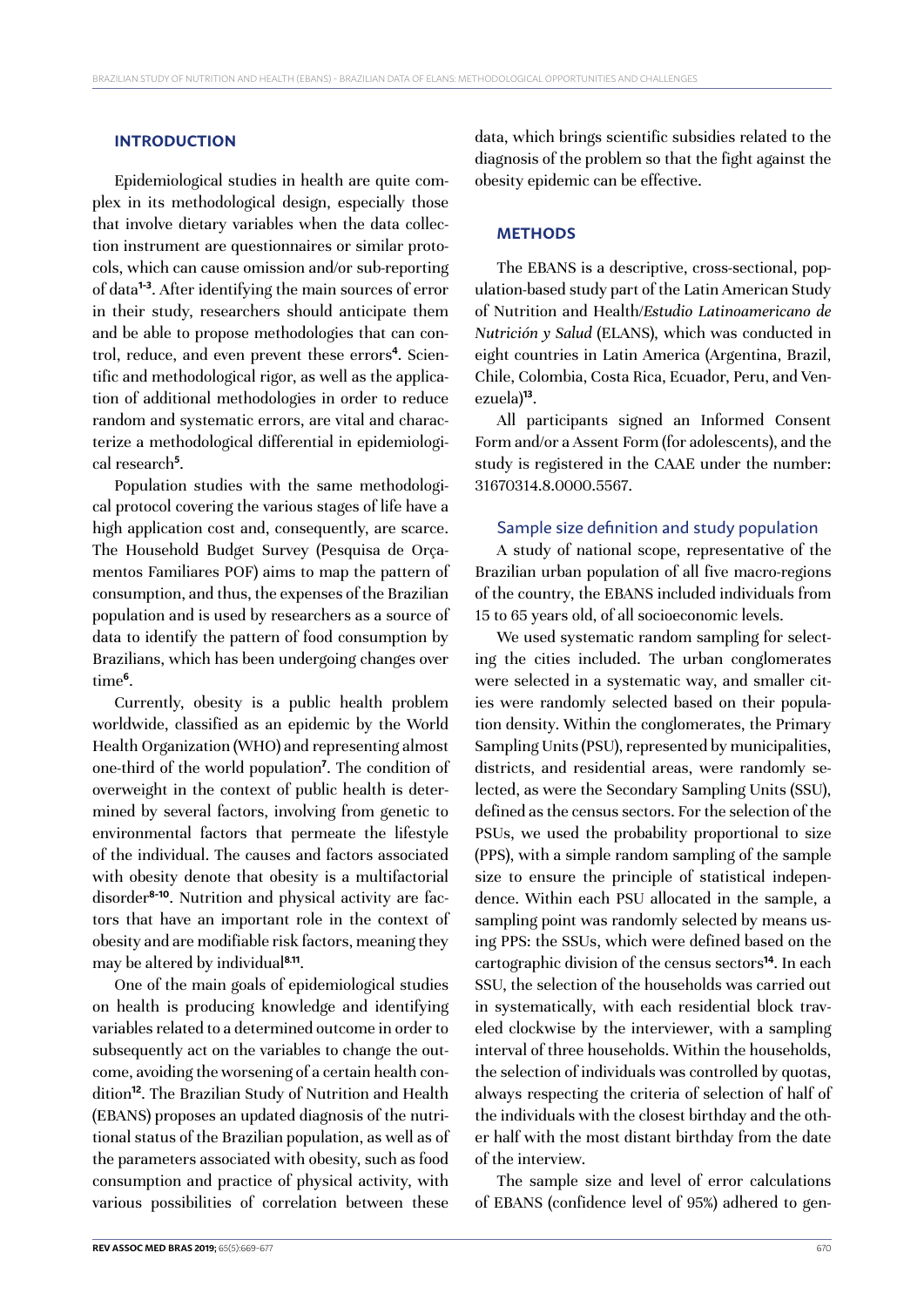eral criteria with the guarantee of a minimum basis of cases for disaggregation of data according to the variables of interest. We calculated the number of probable cases to the lowest socioeconomic level, the lowest age range, and for each gender, all obtained from the initial sample universe of 2,109 individuals (Table 1).

The final EBANS sample had 2,000 individuals (Figure 1), and the population of EBANS was characterized as described in Table 1.

## Protocol for data collection

Following a standardized ELANS protocol**<sup>13</sup>**, the data collected proposed to (1) diagnose the nutritional status (data measured using anthropometry), (2) evaluate the food consumption and (3) evaluate the practice of physical activity and energy expenditure of the Brazilian population.

The data were collected between October 2014 and July 2015, by means of two visits, respecting an eight-day interval and ensuring at least the collection of one weekend day, as outlined in Figure 2.

#### Instruments for data collection

Anthropometry

The anthropometric data were measured using standardized procedures in the literature**<sup>15</sup>**, always





in duplicate, and whenever there was a difference greater than 0.5 centimeters (cm) or 0.5 kilograms (kg) between them, a third measurement was performed. The measurements were recorded on a form and the data analyzed was the average of the measurements obtained.

The field interviewers, responsible for performing the anthropometric measures, were trained and supervised by anthropometrists in order to ensure better precision and accuracy of the data. Some unforeseen events were anticipated and the interviewers were instructed to make a clarifying note in the form if the individual refused to remove any items of clothing or heavy objects, if they were wearing heavy items of clothing (like jeans), if they refused or were unable to step on the scale or be correctly positioned to have their height measured, or had a hairstyle that could also interfere with the accuracy of the measurement of the neck circumference, if there was a refusal to lift their top for the measurement of waist circumference, and the impossibility of measuring the circumference beyond the maximum extension of the measuring tape and of using the scale to measure weight exceeding 200 kg (in this case, the declared weight was considered).

The measurement of body weight in kg was done with the aid of Sanny® portable scale with a maximum capacity of 200 kg and an accuracy of 0.1 kg, which was placed next to a wall and on a flat surface. The participants were instructed to remove shoes and socks, heavy items of clothing and accessories and objects from their pockets. After stabilizing the scale (with the measurement indicating zero), the participants stepped on the scale and stood still until the weight on the dashboard was fully stabilized.

The height was measured in cm and in whole numbers (rounded down when the measurement was less than 0.5 cm and rounded up when exceeding 0.5 cm) with the aid of a portable Sanny® stadiometer with an accuracy of 0.1 cm and a maximum of 205 cm, which was placed on a flat surface, against a smooth wall without skirting. The participants, barefoot, were positioned with their backs straight,

**TABLE 1.** CHARACTERIZATION AND DISTRIBUTION OF THE EBANS SAMPLE

|         | SEL*     |           |           | Age strata  |             |             |             | Gender       |            | Error |
|---------|----------|-----------|-----------|-------------|-------------|-------------|-------------|--------------|------------|-------|
|         | High     | Medium    | LOW       | $15 - 19.9$ | $20 - 34.9$ | $35 - 49.9$ | $50 - 65.9$ | Female       | Male       |       |
| $N(\%)$ | 169(8.4) | 915(45.8) | 916(45.8) | 235(11.8)   | 745 (37.2)  | 608 (30.4)  | 412 (20.6)  | 1,058 (52.9) | 942 (47.1) | 2.79% |

\*SEL (socioeconomic level): Critério Padrão de Classificação Econômica Brasil<sup>40</sup>; classified as High (A1, A2, B1 class), Medium (B2, C1 class), and Low (C2, D, E class)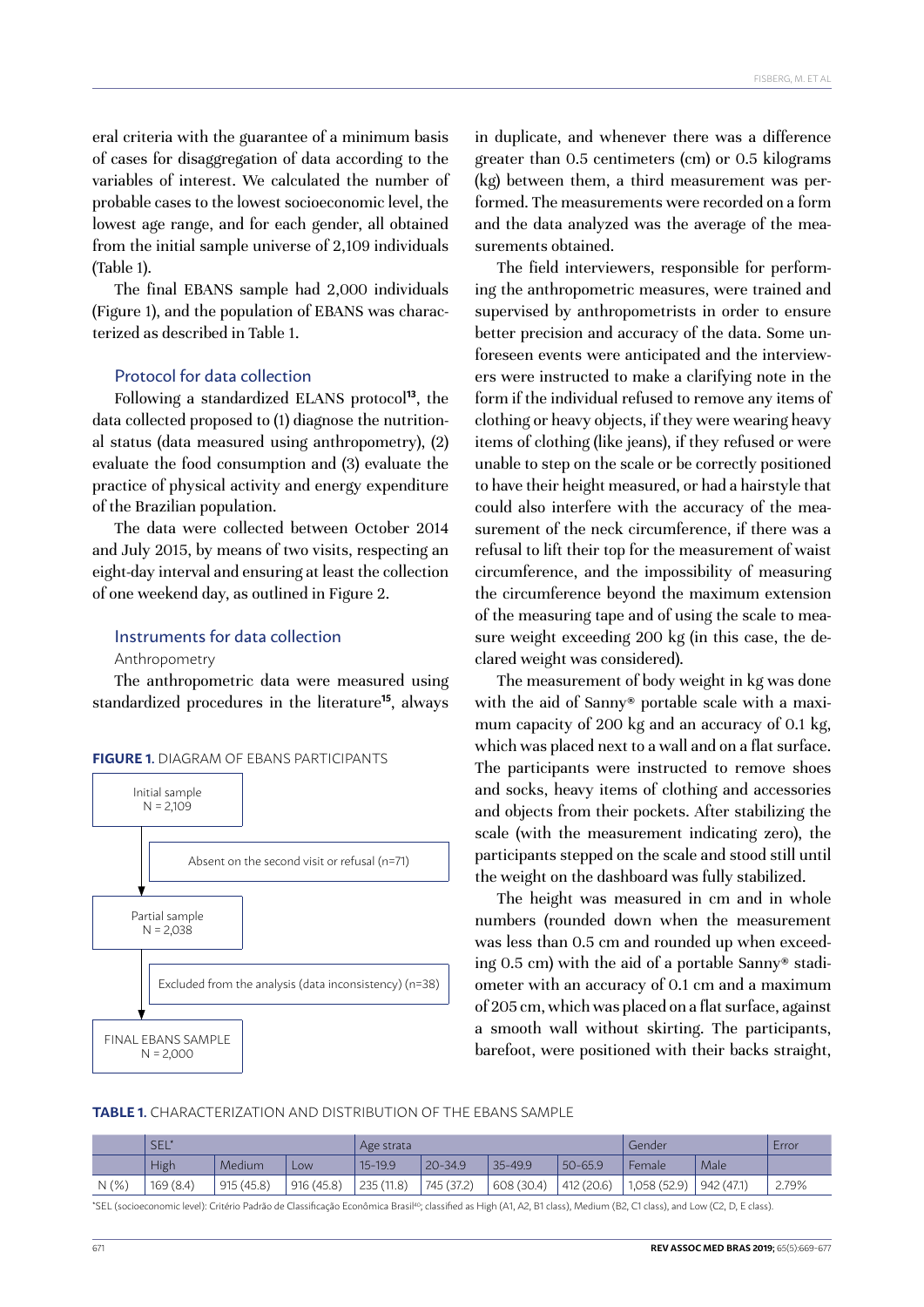feet together, knees stretched, in the Frankfurt plane (with their head, back, buttocks and heels touching the wall; or with the greatest number of body parts as possible touching the wall). At the time of measurement, participants were instructed to breathe in for the correct measurement of height, and the interviewer was positioned in front of the stadiometer, using a platform to facilitate the reading.

After taking the anthropometric measurements, the average of the measurements obtained was used for calculating the Body Mass Index (BMI) (kg/m**<sup>2</sup>** ), according to the equation:

# *Weight (kilograms) Height² (meters)*

The nutritional status was classified using the BMI calculated according to the parameters established by the WHO for individuals older than 19 years**<sup>16</sup>** and, for adolescents from 15 to 19 years old, we used the parameters of BMI per gender and age**<sup>17</sup>**.

The measurement of the neck circumference is an anthropometric parameter that has been used and described in the literature for measuring nutritional status, especially as a marker of visceral adiposity and insulin resistance**18.19**. Its measurement is less embarrassing, faster and easier for the interviewers. The neck circumference was measured in cm with the aid of an inelastic Sanny® tape with a precision of 0.1 cm and a maximum length of 200 cm. The tape was positioned horizontally, perpendicular to the axis of the neck, over the thyroid cartilage (point below the larynx) while the individual was in an erect position, looking forward and with their shoulders relaxed**<sup>20</sup>**.

The measurements of waist and hip circumference were also taken in cm using the same instrument, following the parameters recommended by the WHO**16.20**. To measure the waist circumference, the midpoint between the iliac crest and the last rib was located with the interviewer positioned next to the individuals and instructing them to relax their abdomen, outstretch their arms, keep their feet parallel, breath in and hold their breath for a few seconds until the interviewer found the exact point to take the measurement (mid-point of the distance obtained between the iliac crest and the last rib). To measure the hip circumference, the participant was instructed to wear light clothing (for better accuracy), stand upright with their abdomen relaxed, arms at the side of the body, feet together, body weight distributed evenly between both legs — the measurement was

**FIGURE 2.** GRAPHIC SCHEME OF THE EBANS PROTOCOL FOR DATA COLLECTION

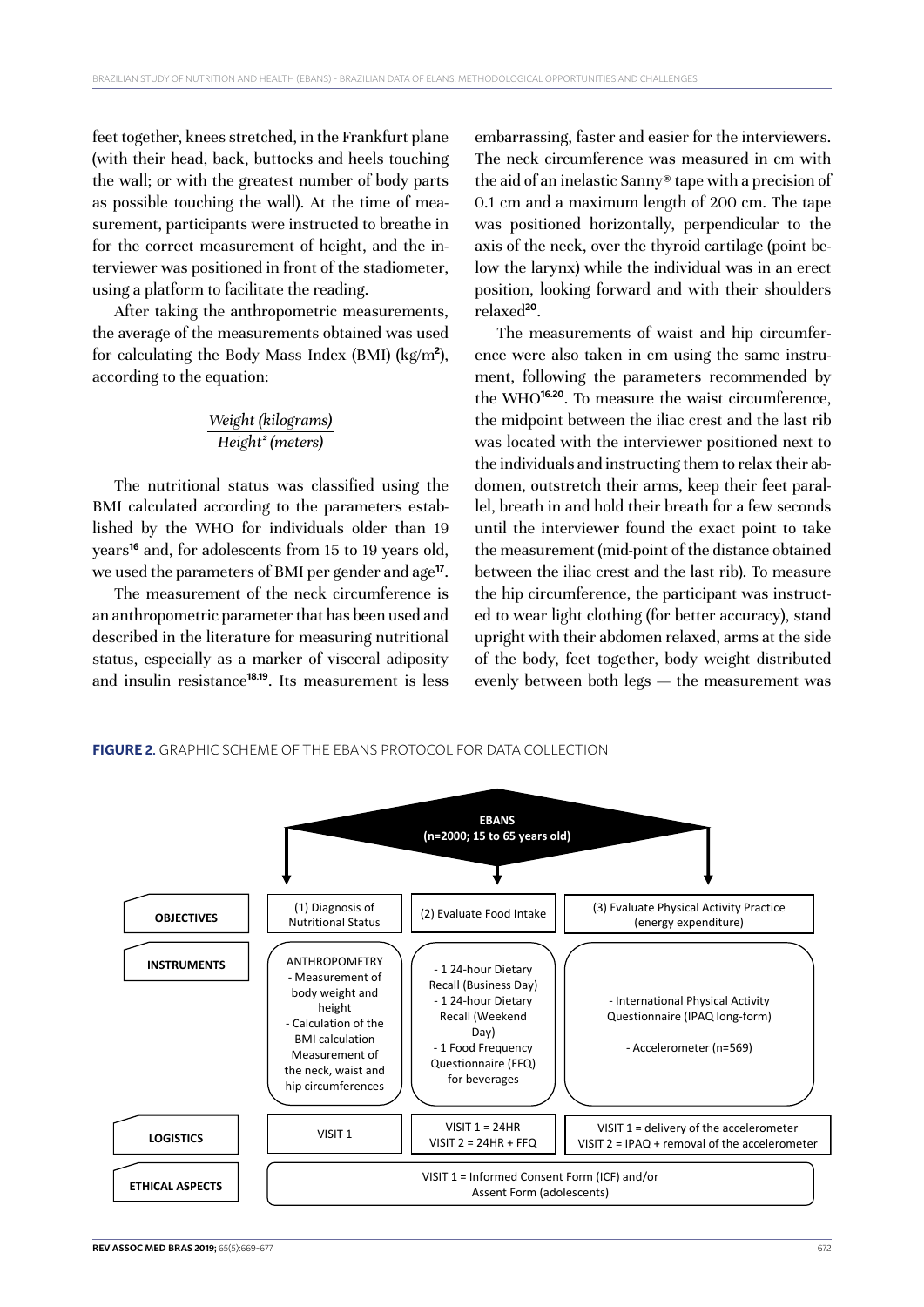obtained at the point of the greatest circumference on the gluteal region.

#### Food intake

The data of food intake characterize a very important methodological step in epidemiological studies, since the instrument and the methodology adopted may determine the scientific quality of the data and, consequently, of the entire research. In EBANS, food intake data were collected using two instruments established in the literature: the 24-hour Dietary Recall survey (24HR), which ensures better adhesion of the interviewee since it is faster and requires less memory time of the respondents**3.21**; and the Food Frequency Questionnaire (FFQ) (for beverages), which is widely used in studies with large sample size since it is of easy application, low cost, and the information generated is easy to processing for entry using *software***<sup>22</sup>**.

Both instruments are based on the self-reporting of the interviewees, so there may be a methodological bias of underreported data**1.2**. However, additional techniques and methodologies were implemented to reduce possible biases and errors related to the variability of the observer, the instrument, and the subject interviewed**<sup>5</sup>** .

The first step was to ensure that the field staff was properly trained for the filling out of the instruments, thus controlling the bias and the intra- and interpersonal variability, minimizing the possible errors assigned to the observer. They were trained with meticulous detailing of the 24HR manual, with constant monitoring of field work by a nutritionist in charge for the immediate detection and correction of possible errors in data collection and the random selection of data for insertion in duplicate.

The 24HR is a tool capable of providing detailed information about the dietary consumption of the previous day or the last 24 hours and, if replicated, can estimate the habitual consumption of the individual. To ensure greater scientific reliability of the data from the 24HR and reduce possible errors related to this instrument, the 24HR was applied in person in two visits, for all participants, ensuring that one 24HR represented a business day and the other a weekend day, thus ensuring the representativeness of all days of the week, randomly distributed. With the purpose of improving the accuracy of the data, we used an auxiliary photo album containing pictures of the sizes of portions and utensils used as homemade measure**<sup>22</sup>**. Complementary to the data obtained from the 24HR, we used a qualitative FFQ adapted only to investigate the frequency of consumption of beverages ingested (number of times per day/week/month), including alcoholic and non-alcoholic beverages**<sup>23</sup>**.

The subject interviewed represents another source of error in research protocols that do not use direct methods of food intake (such as rest-intake), being necessary to use additional techniques to reduce possible errors linked to the subject interviewed, who may sub-report data due to embarrassment or forgetfulness**1.2**. We used the Multiple Pass Method (MPM), an additional methodology developed by the United States Department of Agriculture (USDA), to assist the respondent in the detailing of his food-intake report, divided into five steps: quick listing, listing of food items usually forgotten, definition of meals and their time, detailing cycle, and final review**<sup>24</sup>**.

After the data collection, another step that requires methodological care is the transfer of data for the analysis by software. After the analysis of data consistency, a team of trained nutritionists converted the quantities reported in household measures into values in grams (g) and milliliters (ml) and inserting them into the Nutrition Data System for Research software (NDS version 2013-R University of Minnesota, MN, USA)**<sup>25</sup>** for the dietary calculation. Since the NDS-R is an American software, some food items relating to Brazilians culture and habits standardized, according to Kovalskys et al.**<sup>26</sup>**.

A software for statistical modeling using the Multiple Source Method (MSM), available at <https://msm.dife.de/tps/en>, was used for estimating the usual intake, being capable of estimating the usual intake of nutrients, foods and food groups, eliminating intrapersonal variance of consumption, allowing for the estimation of usual intake in both population and individual levels**27.28**. This method requires that you have a repetition of the consumption data (such as the 24HR) in a random subsample of the population to provide estimates of usual intake. It is noteworthy that for the EBANS the replication was made in 100% of the population, and, therefore, the data of the 24HR were used in a quantitative model that is applied to estimate the quantity consumed by means of linear regression. And in a second model, a probability one, which is estimated by logistic regression with random effects, we assumed the probability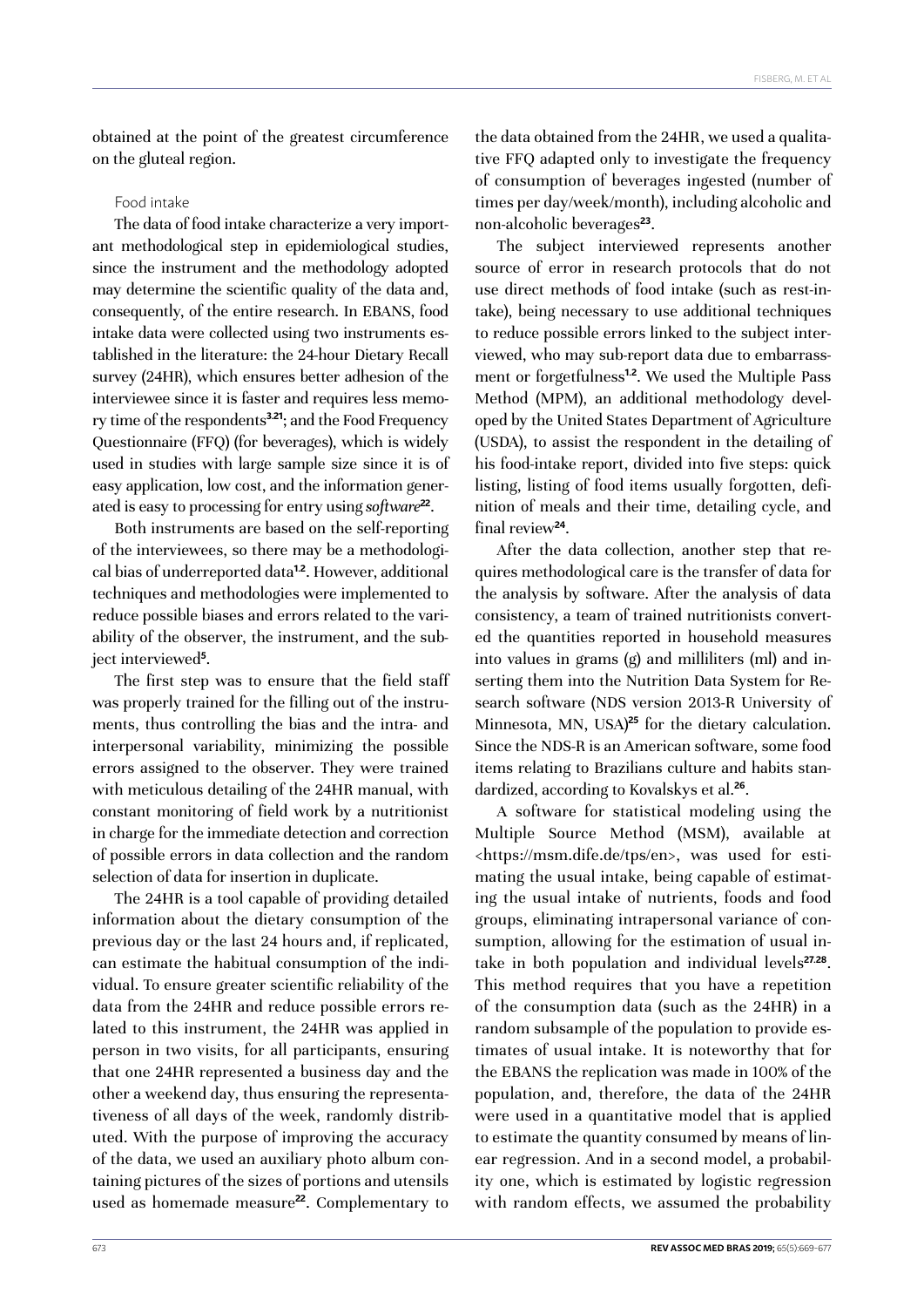of consumption of 100% (i.e., 1), because it is the consumption of nutrients and energy**27.28**.

#### Physical activity

The collection of data of physical activity represents another methodological step that determines the scientific quality of the results if the instrument used is not properly applied, given that physical activity can occur in different contexts and the individual may not report it because they do not believe something is characterized as physical activity**29**. In this scenario, it is crucial that the instrument and the interviewer guide the reasoning and the reflection of the interviewee to describe all activities, whether in leisure, transportation, work and also in guided sports practices. Initially proposed by the WHO, the International Physical Activity Questionnaire (IPAQ long form) is an instrument validated both internationally and nationally**<sup>30</sup>** and is reliable to measure the energy expenditure of individuals, in particular, those that reside in urban areas. However, it is a subjective measure, since it depends on the interviewee's self-reporting and they usually overestimate the report. Therefore, it is prudent to use direct methods as complements for the higher scientific quality of the data**<sup>29</sup>**.

In addition to the application of the long-form IPAQ, in order to obtain better accuracy of information, in 30% EBANS sample, the level of physical activity was also determined using an accelerometer, which provides a direct and objective measurement. The accelerometer is an instrument that has been used in the laboratory and in real life conditions to measure objectively the level of physical activity**<sup>31</sup>**, mainly for adults. It provides a reliable measure with good validity**<sup>32</sup>**; however, there are some limitations that may underestimate the result, for example, not being able to measure isometric strength activities and aquatic activities, in addition to its high cost of application, which has limited its use in large epidemiological studies**<sup>29</sup>**.

Always in search of better data precision and accuracy, the field team was trained in completing the longform IPAQ in its version adapted by Mexican researchers**<sup>33</sup>**, aiming to collect information about the routine practice of physical activity among participants, using as a reference the week before the interview. The field team was monitored by researchers in charge of detecting and correcting possible errors. After the data collection, a *score* for physical activity was standardized multiplying weekly frequency (days/week) by the average time of activity (minutes/day), for each of the domains of physical activity presented in the questionnaire (leisure and transportation), and for each type of physical activity (walking, moderate activity and vigorous activity). For each domain, a *score* of physical activity was obtained (minutes/week). Data were analyzed in accordance with the IPAQ scoring protocol, available at <https://sites.google.com/site/theipaq/scoring-protocol>. IPAQ data are reported as minutes per day of sitting, moderate activity (including walking) and vigorous activity and as MET-minutes of MVPA (minutes of walking x3.3 METS+minutes of moderate activity (excluding walking) x4.0 METS+minutes of vigorous activity x8.0 METS).

Regarding the direct measurement of the level of physical activity, the accelerometers GT3X (ActiGraph, Pensacola, FL) were delivered in the first home visit and the interviewer explained how to use the instrument, always instructing the respondent to attach the accelerometer at the waist using an elastic band over the midaxillary line on the right side of the body, using the instrument at all times while awake, removing it only for bathing or performing aquatic activities. After seven days of continuous use, coinciding with the second home visit, the instrument was collected and then the integrity of the data was verified by the team in charge using the ActiLife software version 6 (Acti-Graph, Pensacola, FL).

# **DISCUSSION** Methodological Opportunities

The EBANS is a survey of national coverage, and its data were obtained from the protocol standardized by ELANS, thus generating a scientific opportunity of direct comparison between the data from research in Latin American participants of the ELANS and allowing for a reflection on a set of information concerning the fight against chronic non-communicable diseases and obesity and originated from different countries, but with similar conditions of being low- and middle-income places**<sup>34</sup>**. The EBANS data, which compose the ELANS database, can be useful and strategic for the formulation of public policies in the context of the Pan-American Health Organization (PAHO), with a focus on Latin America.

In addition to this broader approach, through analysis at a regional level, the data of the present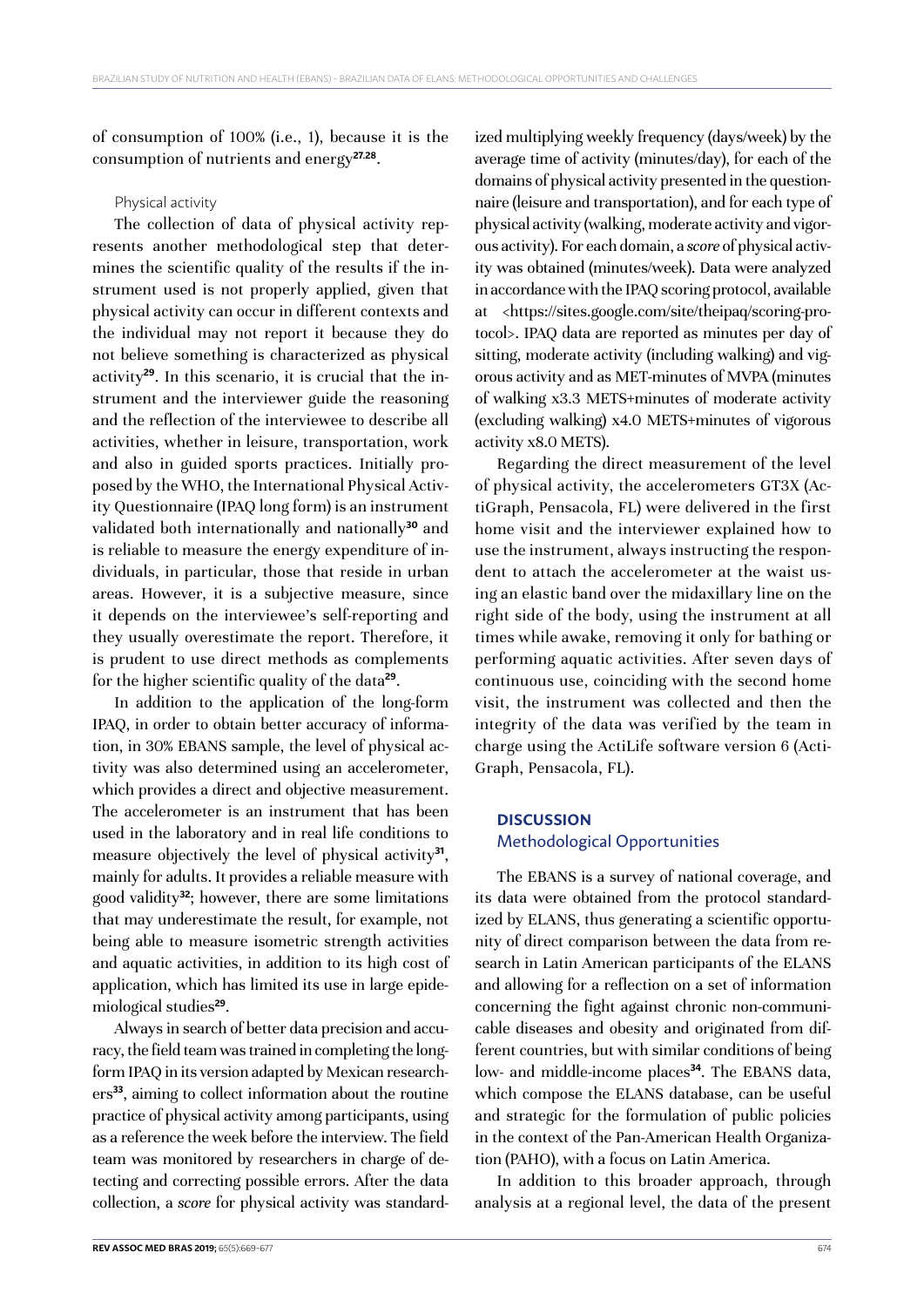study depict the current nutritional epidemiological conditions of food consumption and physical activity pattern of the Brazilian population aged from 15 to 65 years. This allows us to determine the prevalence of excess weight, nutritional inadequacies, and sedentary lifestyle and the implications of the variants that interfere directly on these. The understanding of the size and relevance of this problem in the population is vital so that effective action can be implemented. In Brazil, obesity has grown 60% over the past ten years, the indices of excess weight are increasing over time, and currently, more than half of the Brazilian population presents excess weight**6.35**. The Ministry of Health has the goal to stabilize the prevalence of obesity and contain its growth in the adult population until 2019 by means of intersectoral health policies that cover food and nutritional security**<sup>36</sup>**.

It is widely known that obesity is a multifactorial disorder**8-10** and that lifestyle encompasses factors that can be modified, resulting in significant improvements in various parameters of health and nutritional status**<sup>1</sup>** . Food consumption and physical activity pattern, therefore, are variables that can be modified by the individual as a result of well-targeted public policies. The EBANS brings data on food consumption and physical activity that can be analyzed together or stratified, generating various methodological opportunities.

Determining the practice of physical activity in a population, to identify individuals who are active or insufficiently active, as well as the implications that lead them to have certain behavior, can give subsidies are useful for formulating public policies capable of changing the backdrop of insufficient practice of physical activity, which seems to be the reality of a large part of the Brazilian population**35.36**. The great methodological differential of EBANS is the possibility of confronting the subjective indicators of physical activity with direct data (obtained using the accelerometer).

Table 2 summarizes the main methodological opportunities of data analyses generated on EBANS and the main methodological challenges linked to the study.

# Methodological challenges

During the design of EBANS, when defining the study population and the representativeness desired, we initially intended to include children and adolescents under the age of 15 years. However, this

#### Methodological challenges

activity

CHALLENGES OF EBANS Methodological Opportunities

1. Inclusion of the adolescent population (individuals biologically vulnerable and impracticality of the logistics to track the stage of pubertal maturation)

**TABLE 2.** METHODOLOGICAL OPPORTUNITIES AND

for public policies with a focus on Latin America

of life (adolescence until senescence)

the implications of certain behaviors

together or in stratified analyses

National and regional coverage (ELANS) → strategic database

4. Data on food intake and physical activity that can be analyzed

5. Identification of active or insufficiently active individuals and

6. Compare subjective and objective indicators of physical

2. Identification of the current nutritional epidemiological condition of the Brazilian population aged from 15 to 65 years 3. Identification of behavior patterns at diferent ages and stages

- 2. Approach with adolescents  $\rightarrow$  Assent Form with moral validity
- 3. Methodological design scientifically robust and in compliance with the objectives of the research
- 4. Efective training of interviewers for contributing to the quality of the data
- 5. Definition of each methodological step linked to the careful definition of each instrument in order to reduce errors and biases

intention was characterized as a methodological challenge, given that these populations are biologically vulnerable and, in case of adolescents younger than 15 years old, it would be necessary to check the stage of pubertal maturation**<sup>37</sup>**. In studies with adolescent population younger than 15 years old, this step is crucial, because, depending on the pubertal stage, the body composition may not faithfully reflect the nutritional status, since this stage of life causes considerable physiological and biological changes in the body**<sup>38</sup>**. We have chosen to consider 15 years old as the minimum age for inclusion in the study since by then puberty has usually already reached its peak**<sup>38</sup>**. Another challenging aspect in relation to adolescents was how to approach them since they should understand the purpose of the research and agree to participate through the Assent Form, which needs to be developed and applied in accordance with certain criteria in order to have moral validity**<sup>39</sup>**.

After the challenge of a methodological design that was scientifically robust, the first practical challenge of EBANS was to train the interviewers, since the good relationship between the interviewers and participants could affect the quality of the data, es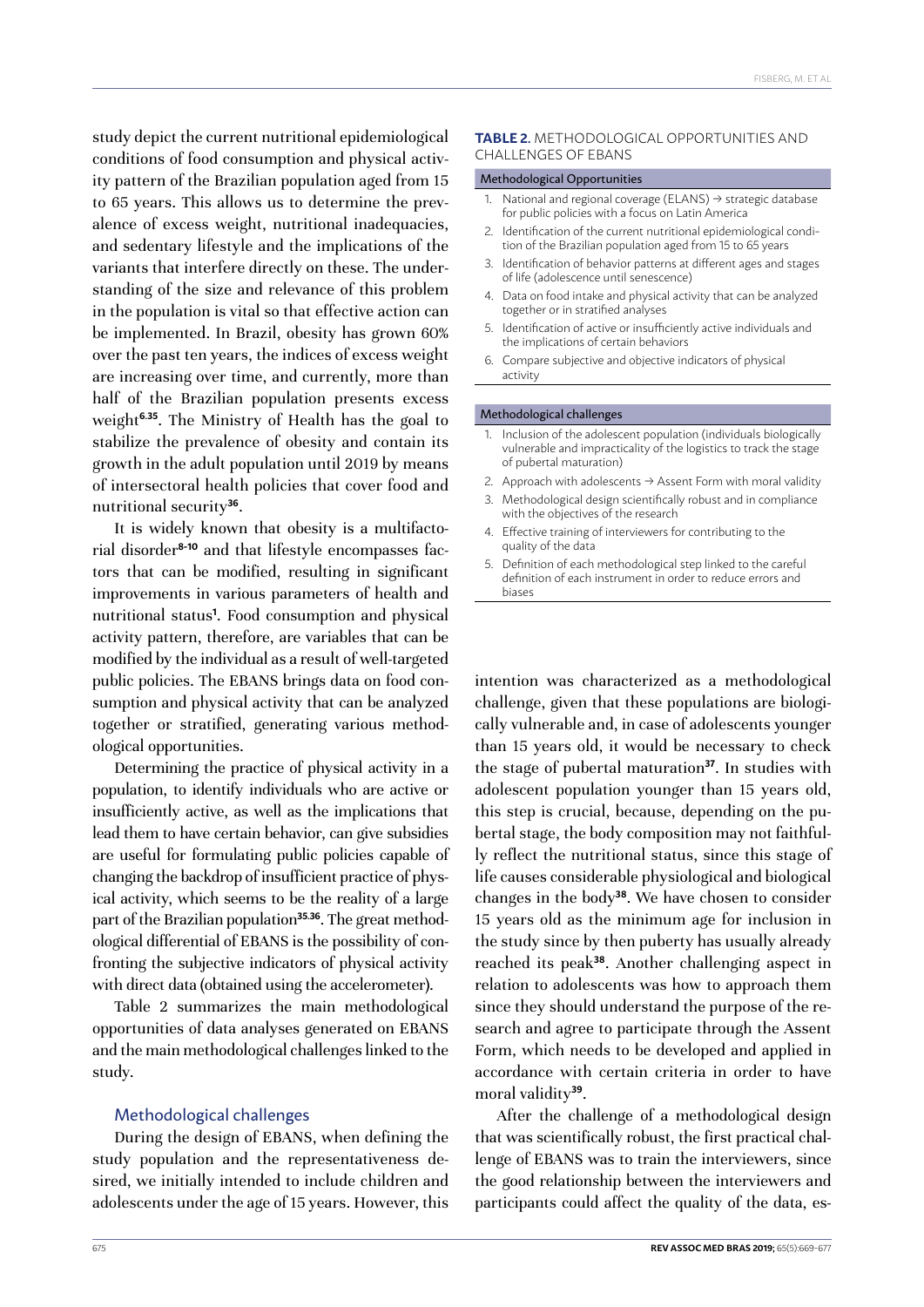pecially when the research is related to obesity, food consumption, and practice of physical activity, themes that have an emotional impact on individuals due to its various associated aspects.

The data collection instruments elected for each stage of the research were widely discussed by the EBANS team, and each methodological step linked to each instrument was designed from the perspective of reducing errors and biases in connection to the methodological challenges faced, as already explained throughout the article, in the methodological description of the study.

#### **FINAL CONSIDERATIONS**

The EBANS is a study with great potential for future data analyses, which can provide various stratified descriptive results and also correlations between variables. Scientifically, it brings many opportunities to aggregate and contributes to the generation of data that may promote policies and effective actions to society. The production of knowledge, as well as the access and the understanding of the population to the information generated about issues that directly affect their lives is essential so that they can make choices and be agents of change of their own habits.

#### **RESUMO**

INTRODUÇÃO: *Estudos epidemiológicos com variáveis dietéticas são complexos metodologicamente, e o pesquisador é responsável por antecipar, controlar, reduzir e prevenir erros metodológicos. A obesidade representa quase 1/3 da população mundial e agrega consequências que são observadas na infância e na adolescência. Desordem multifatorial deve ser enfrentada sob diversos aspectos, sendo alimentação e atividade física fatores de risco modificáveis. O EBANS se propõe a realizar um diagnóstico do estado nutricional da população brasileira de 15 a 65 anos, de todas as regiões, e dos parâmetros associados à obesidade, com diversas possibilidades de correlacionar dados.*

PROCESSO METODOLÓGICO: *Parte do estudo ELANS (n=9218), o EBANS (n=2000) tem amostra ponderada e coleta de dados que permite: avaliar o nível socioeconômico da população; realizar diagnóstico do estado nutricional (por meio de variáveis antropométricas); avaliar consumo alimentar (R24h e QFA para bebidas); e avaliar prática de atividade física (IPAQ-longo e acelerômetro).*

OPORTUNIDADES METODOLÓGICAS: *De abrangência nacional, o EBANS tem potencial para compor análises regionais, retratar a atual condição epidemiológica nutricional, de consumo alimentar e padrão de atividade física da população brasileira, em diferentes estágios da vida, podendo ter seus dados analisados em conjunto ou estratificados, oferecendo subsídios úteis para a formulação de políticas públicas.*

DESAFIOS METODOLÓGICOS: *Cada etapa metodológica foi desenhada a fim de reduzir os erros e vieses atrelados aos desafios metodológicos.*

REGISTRO CAAE: *31670314.8.0000.5567.*

CONSIDERAÇÕES FINAIS: *De grande potencial para futuras análises de dados, o EBANS intenta contribuir na geração de conhecimento para fomentar políticas e ações capazes de alterar o atual cenário de obesidade.*

PALAVRAS-CHAVE: *Estudos transversais. Obesidade. Consumo de alimentos. Exercício. Antropometria.*

#### **REFERENCES**

- **1.** Rodrigues PRM, Souza RAG, De Cnop ML, Monteiro LS, Coura CP, Brito AP, et al. Dietary quality varies according to data collection instrument: a comparison between a food frequency questionnaire and 24-hour recall. Cad Saúde Pública. 2016;32(2):e00047215.
- **2.** Avelino GF, Previdelli AN, Castro MA, Marchioni DML, Fisberg RM. Sub-relato da ingestão energética e fatores associados em estudo de base populacional. Cad Saúde Pública. 2014;30(3):663-8.
- **3.** Fisberg RM, Slater B, Marchioni DML, Martini LA. Inquéritos alimentares: métodos e bases científicos. São Paulo: Editora Manole; 2005.
- **4.** Margetts BM, Nelson M. Design concepts in nutritional epidemiology. New York: Oxford University Press; 1991.
- **5.** Hulley SB, Cummings SR, Browner WS, Grady DG, Newman TB. Delineando a pesquisa clínica. 4<sup>ª</sup> ed. Porto Alegre: Artmed; 2015.
- **6.** Instituto Brasileiro de Geografia e Estatística (IBGE). Pesquisa de Orçamentos Familiares (POF). 2008-2009. Antropometria e estado nutricional de crianças, adolescentes e adultos no Brasil. [cited 2018 May 16]. Available from: https://biblioteca.ibge.gov.br/visualizacao/livros/liv45419. pdf
- **7.** Ng M, Fleming T, Robison M, Thomson B, Graetz N, Margono C, et al. Global, regional, and national prevalence of overweight and obesity in children and adults during 1980-2013: a systematic analysis for the Global Burden of Disease Study 2013. Lancet. 2014;384(9945):766-81.
- **8.** Craigie AM, Lake AA, Kelly SA, Adamson AJ, Mathers JC. Tracking of obesity-related behaviors from childhood to adulthood: a systematic review. Maturitas. 2011;70(3):266-84.
- **9.** Dâmaso A, Guerra RL, Botero JP, Prado WL. Etiologia da obesidade. In: Dâmaso A, ed. Obesidade. São Paulo: Medsi; 2003. p.3-6.
- **10.** Stunkard AJ. Factores determinantes de la obesidad: opinión actual. Washington: Organização Panamericana da Saúde; 2000.
- **11.** Azevedo MR, Araújo CL, Silva MC, Hallal PC. Tracking of physical activity from adolescence to adulthood: a population-based study. Rev Saúde Pública. 2007;41(1):69-75.
- **12.** Borges TT, Rombaldi AJ, Knuth AG, Hallal PC. Knowledge on risk factors for chronic diseases: a population-based study. Cad Saúde Pública. 2009;25(7):1511-20.
- **13.** Fisberg M, Kovalskys I, Gómez G, Rigotti A, Cortés LY, Herrera-Cuenca M, et al; ELANS Study Group. Latin America Study of Nutrition and Health (ELANS): rationale and study design. BMC Public Health. 2016;16:93.
- **14.** Instituto Brasileiro de Geografia e Estatística (IBGE). 2010. Censo 2010. [cited 2018 May 16]. Available from: [http://censo2010.ibge.gov.br/.](http://censo2010.ibge.gov.br/)
- **15.** Stewart A, Marfell-Jones M, Olds T, Ridder H. International standards for anthropometric assessment. Lower Hutt: ISAK; 2011.